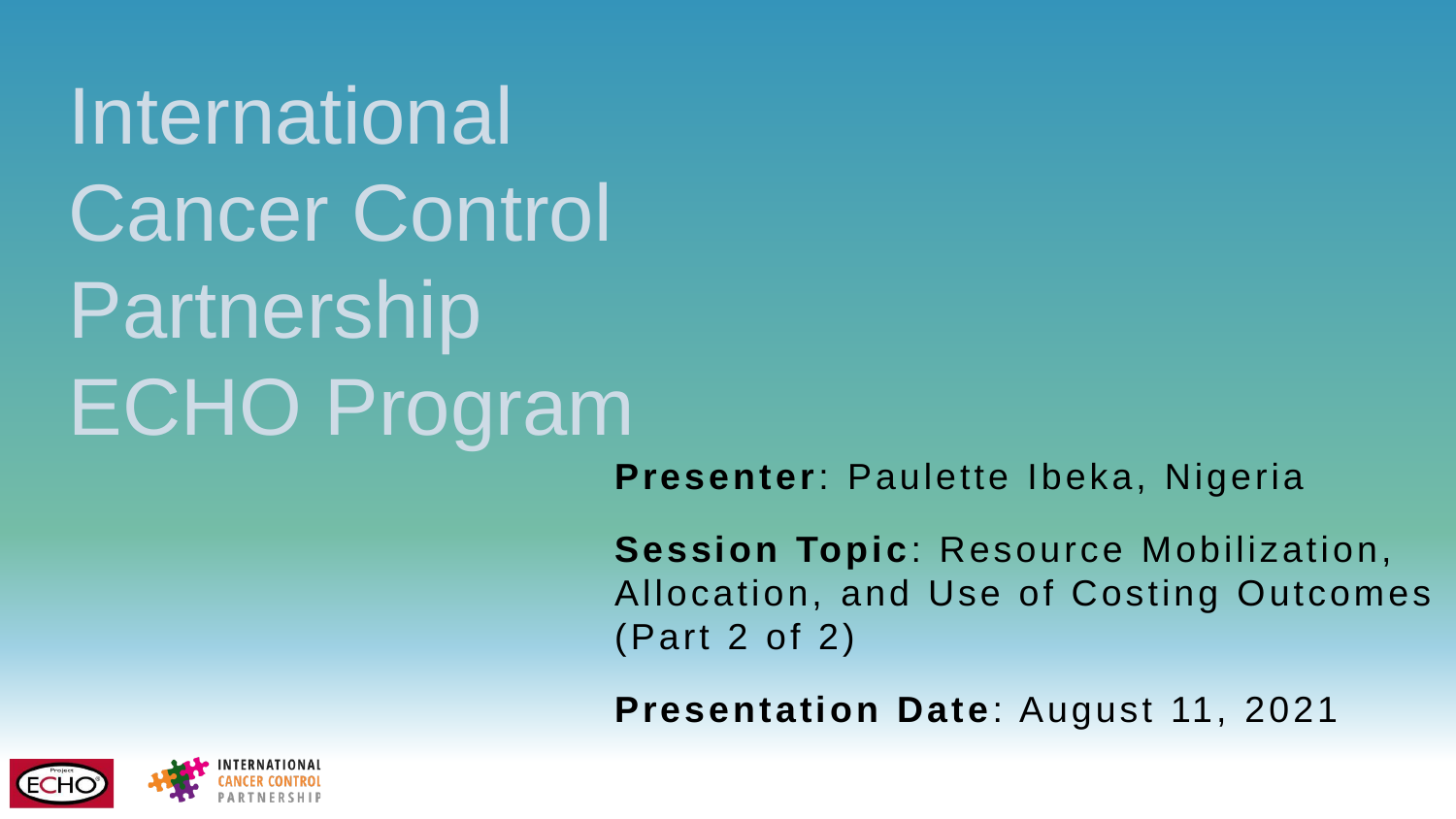Nigeria launched a 5-year National Cancer Control Plan that spans from 2018-2022



The 7-pillars of the NCCP are designed to improve cancer prevention and treatment services across the three levels of the country's healthcare system

## Tertiary level Teaching Hospitals and Federal Medical Centers

• Offers diagnostic and treatment services, including highly specialized care e.g., complex surgeries and laparoscopies

Secondary level State General Hospitals

• Offer screening services, simple diagnostic and treatment services

Primary Level

Primary Healthcare centers

• Offer screening services and secondary prevention e.g., treatment of precancerous lesions

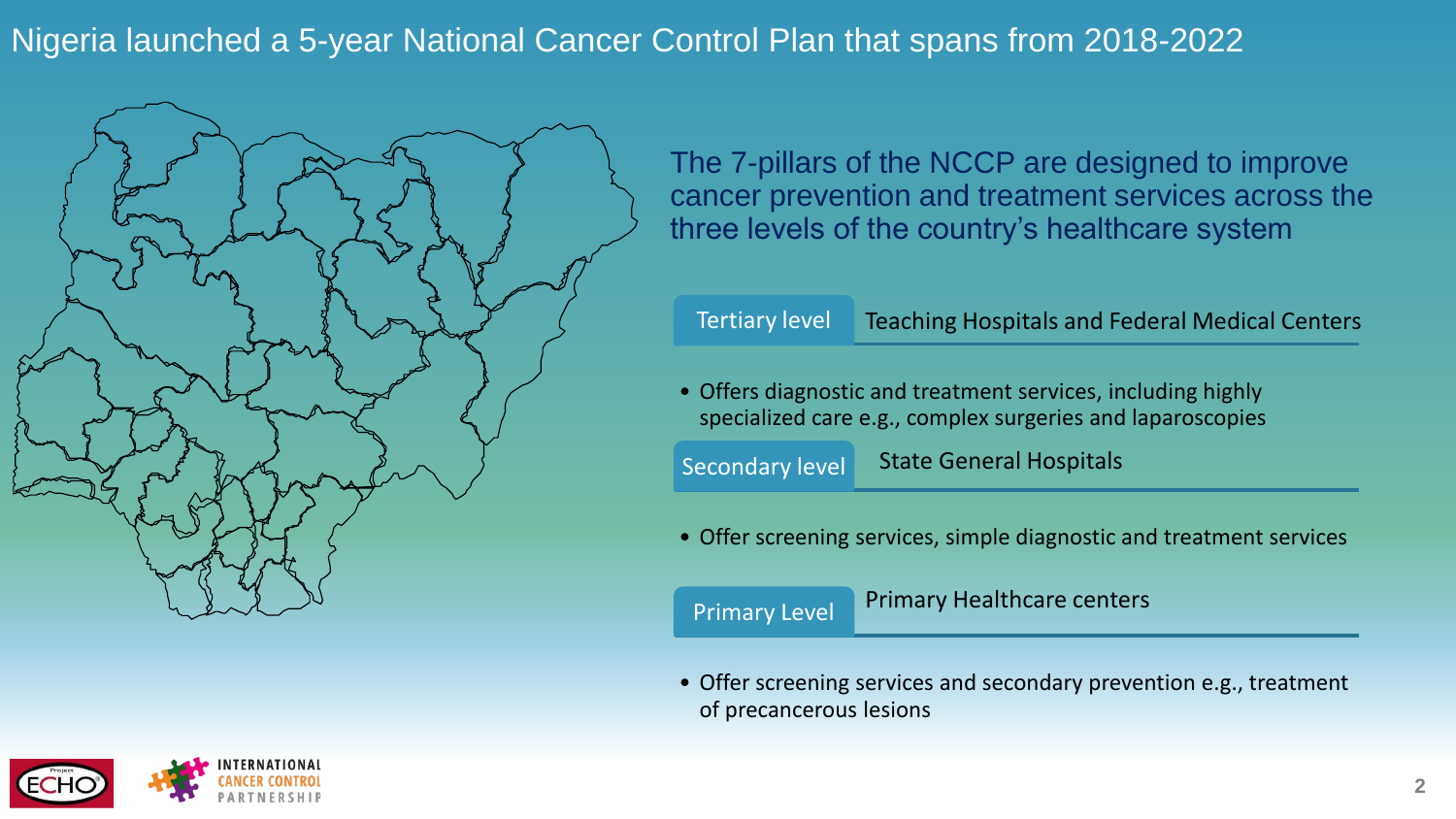Although the National Strategic Plan for Prevention and Control of Cancer of the Cervix in Nigeria (2017-2021) was developed before the launch of the NCCP, both policy documents are aligned to support Nigeria achieve the global targets

## Overview of cervical cancer disease burden

| Cervical Cancer Age-standardized Incidence Rate in 2018 <sup>a</sup> | 27.2 per 100,000 women |
|----------------------------------------------------------------------|------------------------|
| Cervical Cancer Age-standardized Mortality Rate in 2018 <sup>a</sup> | 20.0 per 100,000 women |
| HPV Prevalence in adult women*                                       | $10.2 - 43.5%$         |
| HIV Prevalence (females aged 15-49) <sup>b</sup>                     | 1.8%                   |

HPV: human papillomavirus; HIV: human immunodeficiency virus.

\* HPV prevalence rates have been reported from several small studies with varying populations; the full list of studies can be found in the HPV Information Centre report on Nigeria (6).

Sources: <sup>a</sup>International Agency on Research for Cancer (2018) (4). <sup>b</sup>UNAIDS (2020) (5).



**1**) To immunize 80% of girls 9-13years with HPV vaccine by 2020

• To increase screening coverage of eligible women by 2020 by **80% 2**

• To provide adequate and effective treatment of pre-cancerous lesions for **100%** detected cases **3**

4) To establish an effective referral pathway across all levels of care

5) To ensure that all referred cases of cancerous lesions have access to prompt diagnosis and that management is initiated within one week of presentation

**6)** To improve palliative care facilities

**7)** To ensure availability of quality data on cervical cancer programme

8) To ensure adequate and sustainable funding for cervical cancer programs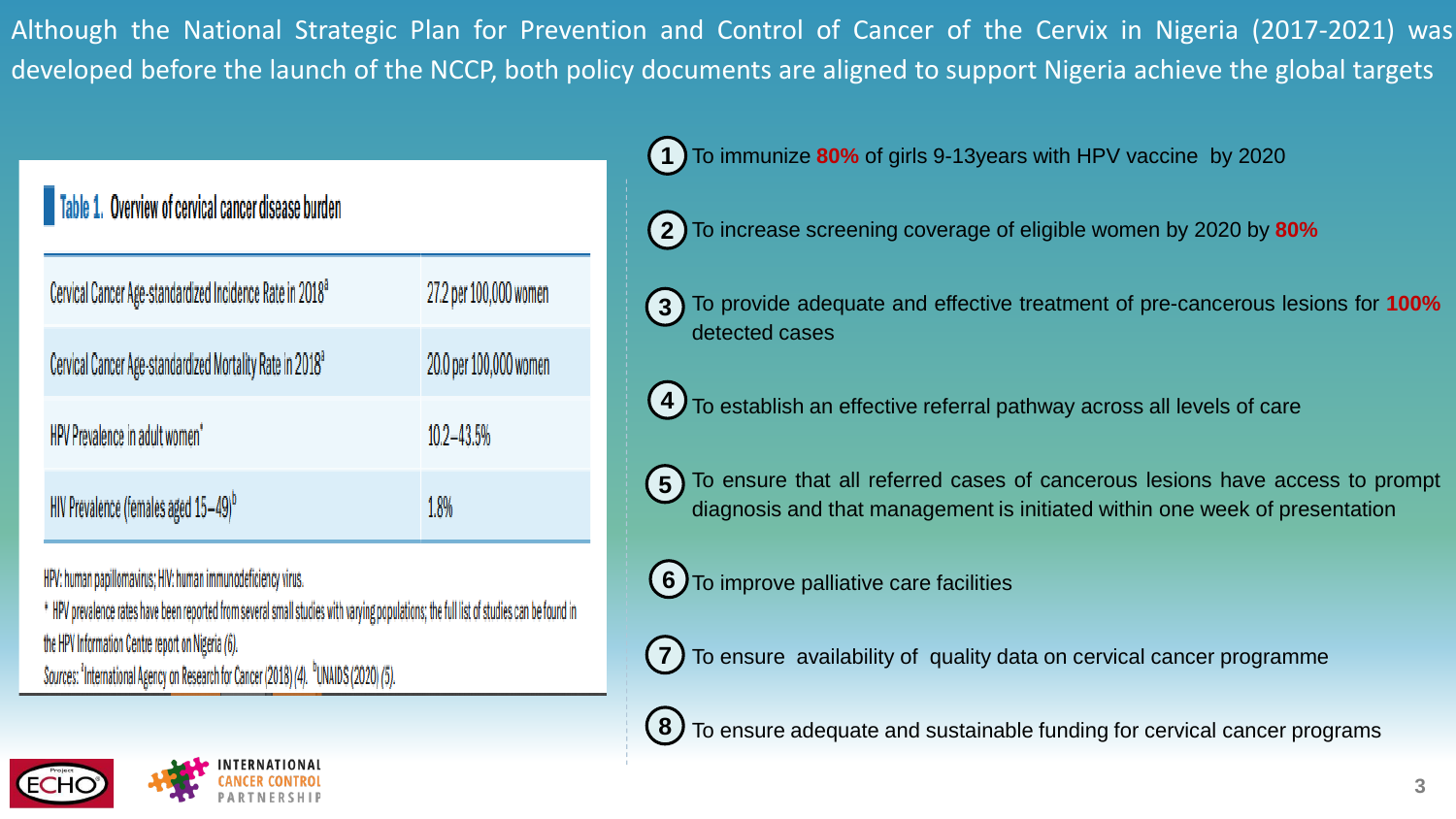Nigeria's coverage targets acknowledged the 2030 targets of the global strategy towards eliminating cervical cancer as a public health problem

| <b>Costing the National Strategic Plan on</b><br><b>Prevention and Control of Cervical Cancer:</b> |
|----------------------------------------------------------------------------------------------------|
| Nigeria, 2017-2021                                                                                 |
|                                                                                                    |
| November 2020                                                                                      |
|                                                                                                    |
|                                                                                                    |
| orld Health<br>nanization                                                                          |

- Costing exercise began in 2018 to assist in the implementation of the National Strategic Plan for the Prevention and Control of Cancer of the Cervix (2017 – 2021)
- The costed plan illuminates the additional resources and expenditures required under the 2017—2021 Plan
- The completed costing reports were launched as part of activities to launch the global strategy for cervical cancer elimination in 2020



Fig. 1. Targets of the Global Strategy towards Eliminating Cervical Cancer as a Public Health Problem

| <b>Vaccination</b><br>of 90% of girls<br>by age 15<br>against HPV infection | <b>Screening</b><br>of 70% of eligible<br>women twice<br>in their lifetime<br>(by ages 35 and 45),<br>with 90% treatment<br>of pre-cancerous lesions | <b>Management</b><br>of 90% of women<br>having invasive<br>cervical cancer |  |
|-----------------------------------------------------------------------------|------------------------------------------------------------------------------------------------------------------------------------------------------|----------------------------------------------------------------------------|--|
| HPV: human papillomavirus.<br>Source: World Health Organization (2020) (1). |                                                                                                                                                      |                                                                            |  |
| <b>Cost Summary</b>                                                         |                                                                                                                                                      |                                                                            |  |
|                                                                             |                                                                                                                                                      |                                                                            |  |
| <b>TOTAL COST OVER FIVE YEARS</b>                                           |                                                                                                                                                      |                                                                            |  |
| Total financial cost of National Strategic Plan over five years             |                                                                                                                                                      | US\$ 1,017,481,645                                                         |  |
| Total economic cost of National Strategic Plan over five years              |                                                                                                                                                      | US\$ 2,329,995,713                                                         |  |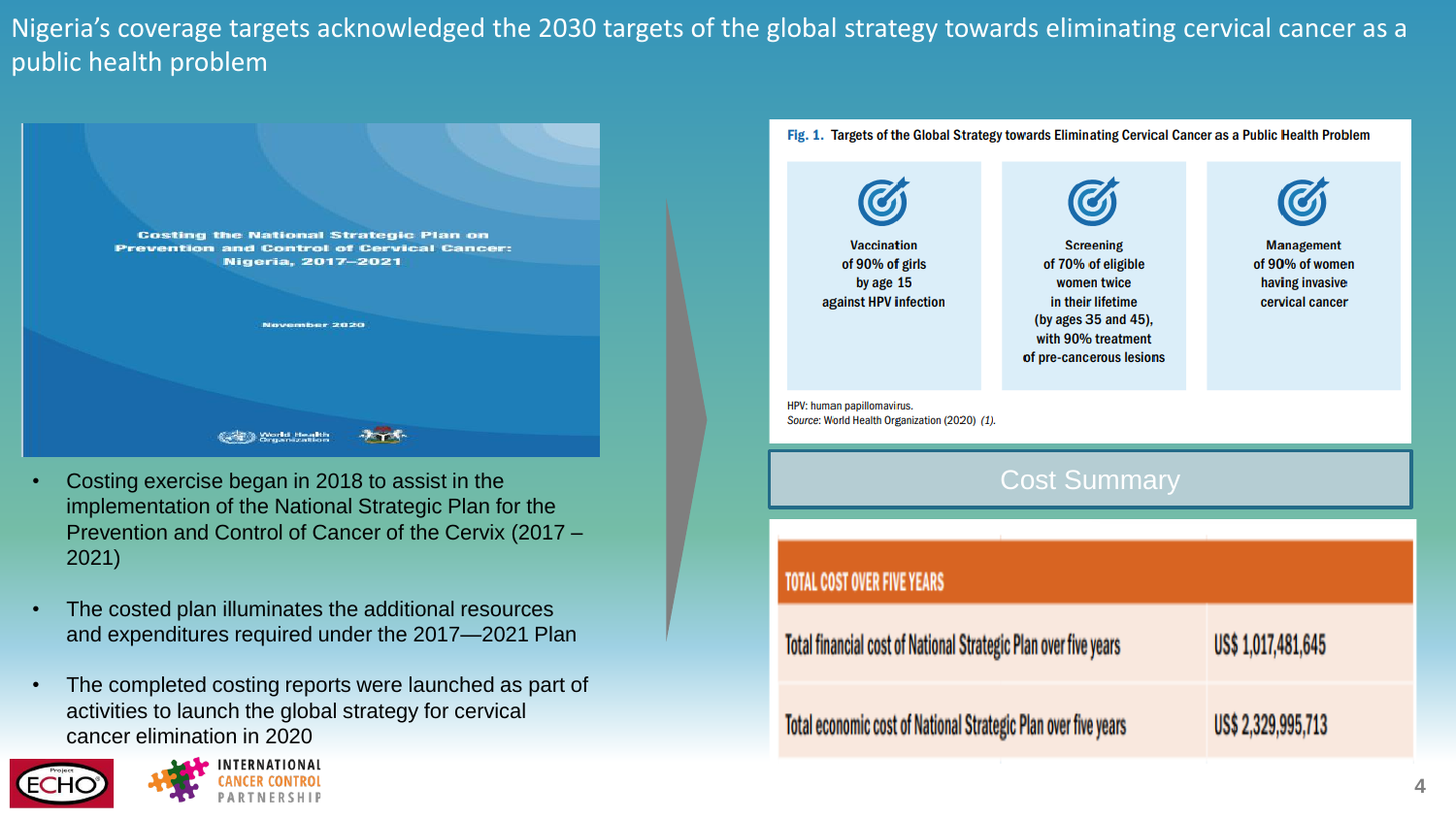An outcome of the costed cervical cancer strategic plan is the CHAI-UNITAID partnership with the Nigerian government that provides equitable cervical cancer screening and treatment services to women across the continuum of care



- **Program states**: Kaduna, Lagos, Rivers
- **Program Sites**: 177
- **Target**: 430,000